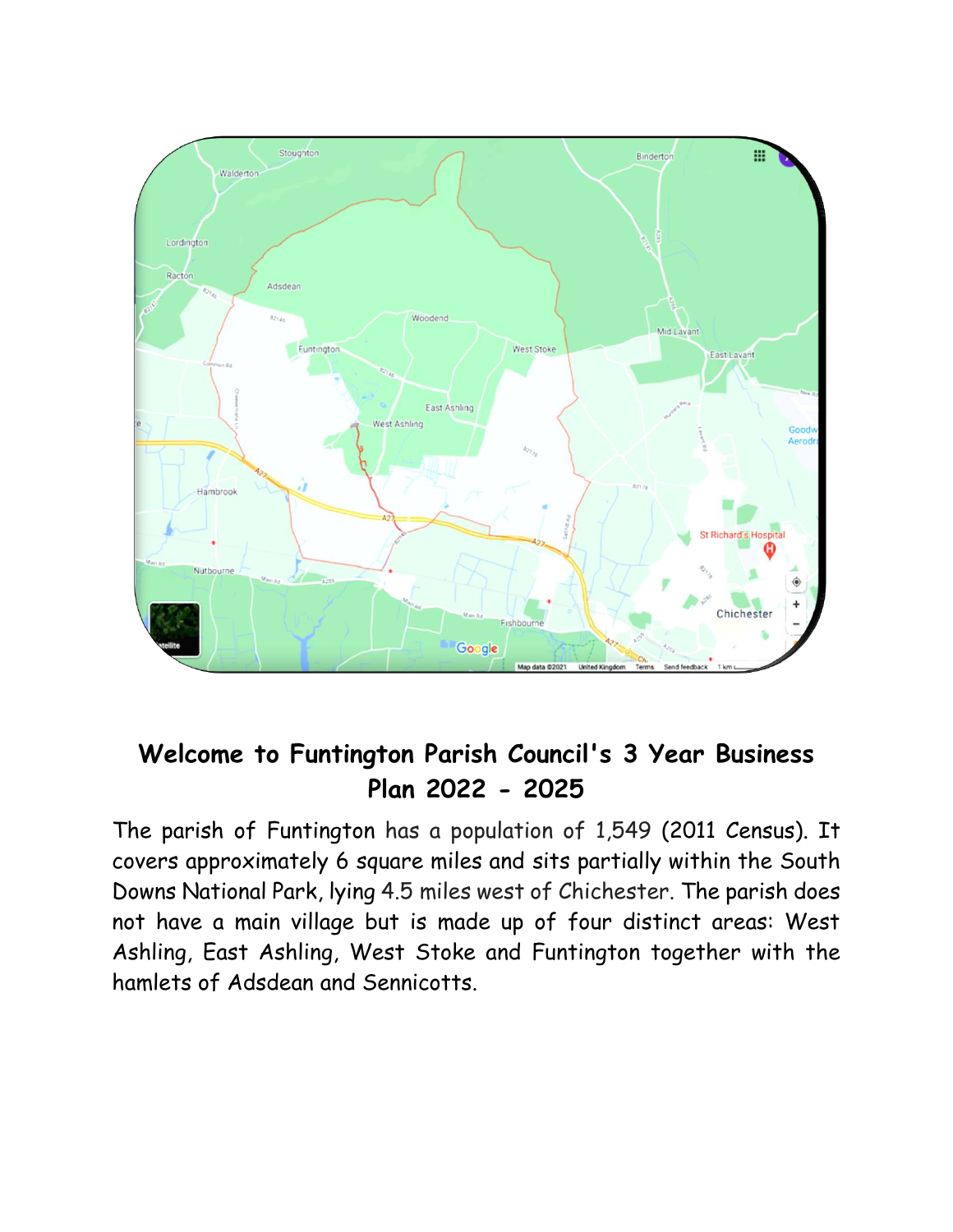#### **1. Introduction**

This is the second Funtington Parish Council Business Plan and sets out the Parish Council's vision for the parish, its purpose, values, objectives and key priorities for the next three years.

The aim of the Business Plan is to give the parishioners of Funtington a clear understanding of what the Parish Council does, what it is trying to achieve and what it intends to focus on over the next three years.

The Plan is a statement of intent. However, it is flexible as it is subject to budget constraints and any future legislative changes that may affect local authorities.

Any changes will be published in an updated plan and the plan is available on the website or in hard copy from the [clerk@funtingtonpc.org](javascript:void(0))

#### **2. Why are we producing a Business Plan?**

Having an agreed strategy provides a framework for the Parish Council to work within, enabling it to operate in a more consistent and coordinated way and to be proactive rather than reactive in its decision-making.

#### **3. Overview of the Parish, District and County Councils**

The powers of the Council are limited by law. The chart below gives a high-level summary of service responsibilities across the three tiers of local government

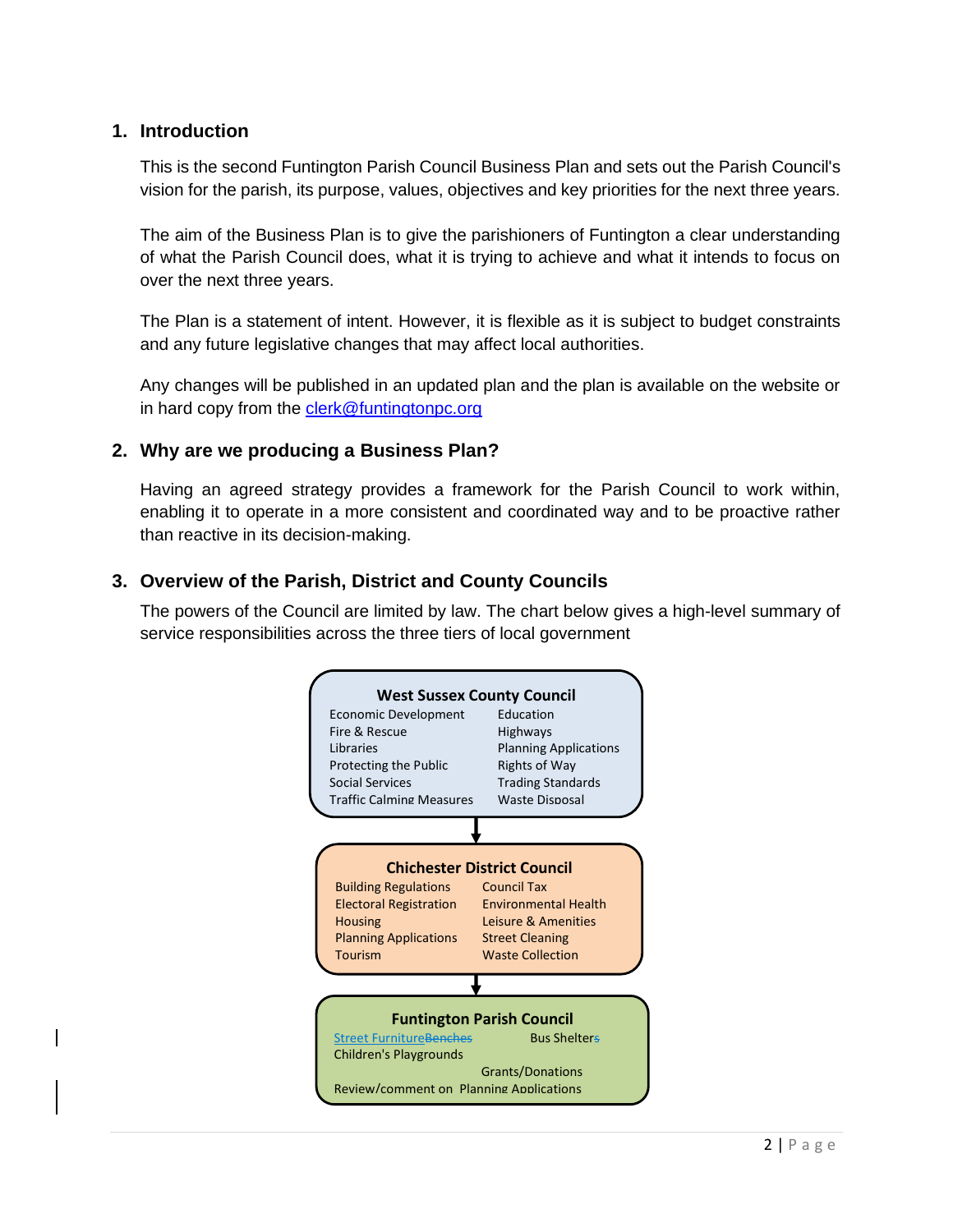In addition, the majority of the Parish sits within the South Downs National Park (SDNP). The SDNP does not own any land, but works in partnership with local people, land owners, farmers, local authorities and other organisations to:

- $\triangleright$  conserve and enhance the natural beauty, wildlife and cultural heritage of the area; and
- $\triangleright$  promote opportunities for the understanding and enjoyment of the special qualities of the National Park by the public.

# **4. Councillors**

Parish Councillors are unpaid but are elected representatives, not volunteers or employees, and serve for a minimum term of four years. Funtington Parish Council currently has seven councillors - elected or co-opted: the latter is the process by making someone a Councillor through the choice of the current Council members. .

## **5. Council Meetings**

The Council meets on the first Wednesday of each month - except August. Everyone is welcome to attend and a defined period is always set aside for the public to ask questions of the Council. The Council will also accept representations from groups or organisations for items to be discussed at Council meetings, provided an approach is made to the clerk at least seven working days prior to the meeting date.

#### **6. Council Committees**

The Council currently has three Committees all of which have defined Terms of Reference and report into the full council.

- ➢ Finance
- ➢ Planning
- ➢ Communications

Occasionally, working groups are formed to deal with specific issues which may need more detailed consideration outside of formal council meetings. These working groups are usually time limited and may include non-councillors: they have no decision-making powers.

#### **7. Council Governance**

In its simplest form, the term governance determines who has authority, who makes the decisions and how the organisation is kept accountable. The most important piece of legislation for the Parish Council is the Local Government Act 1972 <https://www.legislation.gov.uk/id/ukpga/1972/70>

To guarantee effective governance, the Parish Council will ensure that it: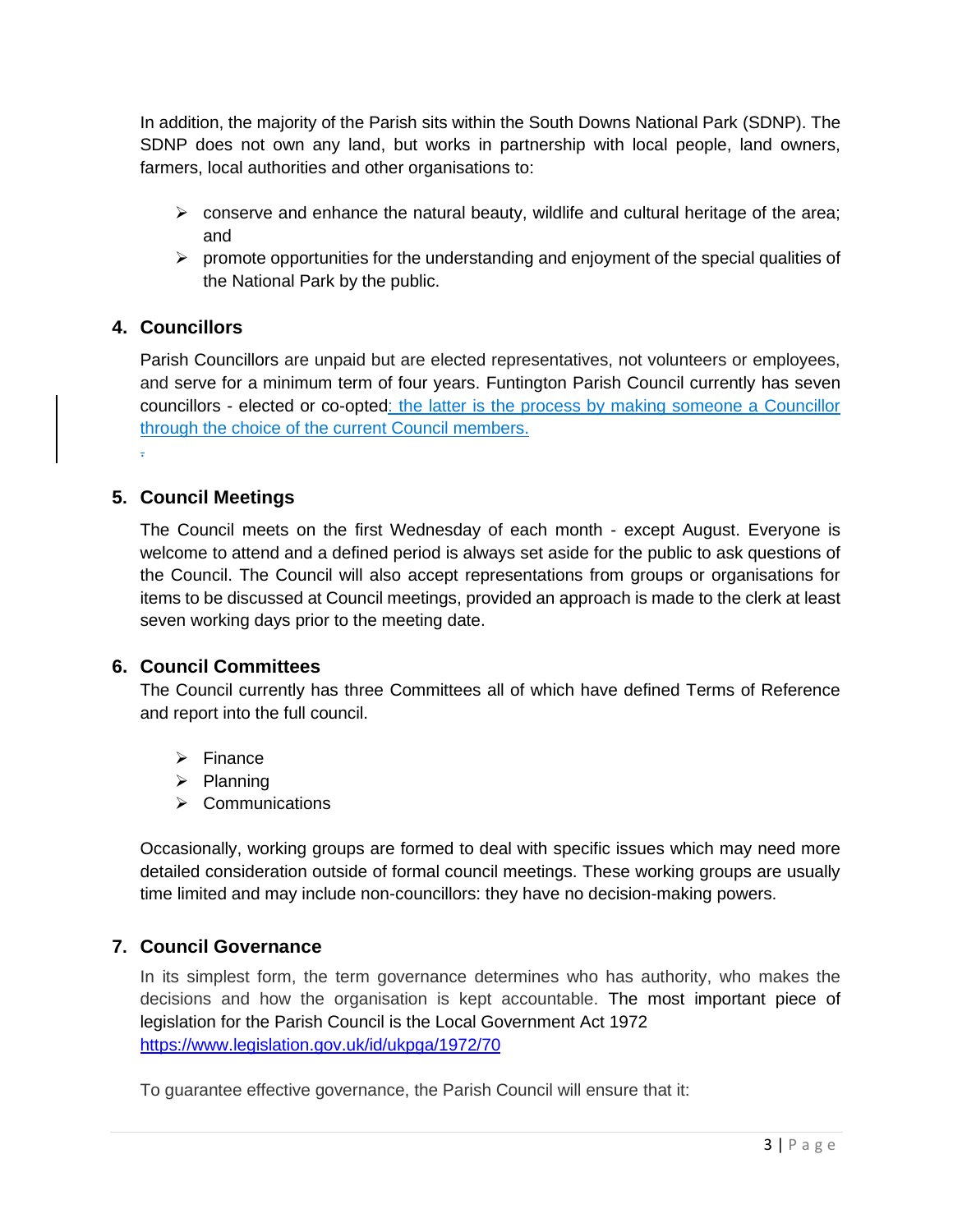- $\triangleright$  complies with all statutory duties, powers and legal obligations and prioritises and undertakes associated actions required by those duties;
- ➢ operates under a set of Policies, Standing Orders, Financial Regulations: the latter two being based on the models prepared by the National Association of Local Councils.
- ➢ Engages with local residents and key stakeholders to deliver the services and facilities required;
- $\triangleright$  Takes informed, transparent decisions and manages risk; and
- $\triangleright$  Ensures decisions and actions taken are lawful and transparent to our residents who, through their council tax, have a vested interest in the Council's activities.

Copies of all Council documents are available on the council's website. <https://www.funtingtonpc.org/> or in hard copy from the [clerk@funtingtonpc.org](javascript:void(0))

#### **8. Council Management**

The Clerk and Responsible Financial Officer is the only permanent Parish Council employee. The Clerk administers the Council, dealing with all correspondence, communications and all aspects of a financial nature.

The Council also employs people/companies for specific tasks such as gardening services or project work such as installation of equipment.

## **9. Financial Information**

Most of the Parish Council's income comes from the precept: collected as part of the Council Tax. However, the Parish Council may be awarded - by Chichester District Council or the South Downs National Park - additional monies through the New Homes Bonus or the Community Infrastructure Levy: two financial mechanisms closely related to the planning system.

The Audit Commission Act 1998 and regulations made subsequent to this, require the Parish Council to exercise tight financial controls. To support this, our cashbook is presented at each Parish Council meeting and our yearly accounts are audited by an internal auditor appointed by the Council and an external auditor appointed by the Audit Commission [\(www.audit](file:///C:/Users/Sheena/Documents/Parish%20Council/2021/Business%20Plan/www.audit-commission.gov.uk)[commission.gov.uk\)](file:///C:/Users/Sheena/Documents/Parish%20Council/2021/Business%20Plan/www.audit-commission.gov.uk).

#### **10. Communication**

The Parish Council holds that effective communication is one of our most important tools in achieving and maintaining a positive relationship with our community.

To support this ethos, the Council has introduced a Communications Committee and a Communications Strategy

# **11. Focus of our Action Plan**